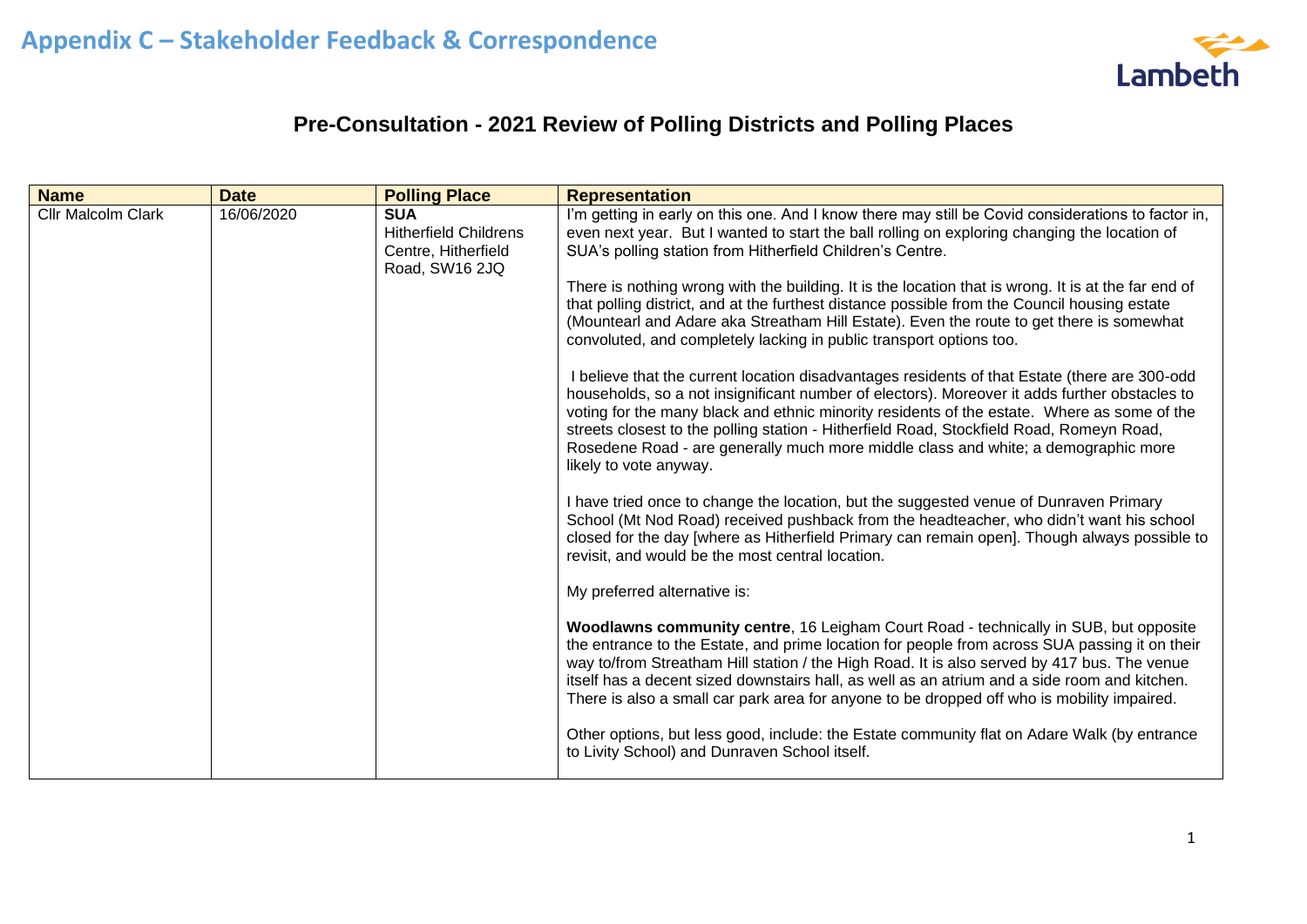

|                            |            |                                                                                  | I recognise this isn't an issue you will likely be able to progress currently, but please do file<br>and come back to it in the Autumn, as I am keen that we do seriously explore a different<br>polling location.                                                                                                                                                                                                                                                                                                                                                                                                                                                                                                                                                                                                                                                                                                                                                                                                                                                                                                                                                                                                                                                                                                     |
|----------------------------|------------|----------------------------------------------------------------------------------|------------------------------------------------------------------------------------------------------------------------------------------------------------------------------------------------------------------------------------------------------------------------------------------------------------------------------------------------------------------------------------------------------------------------------------------------------------------------------------------------------------------------------------------------------------------------------------------------------------------------------------------------------------------------------------------------------------------------------------------------------------------------------------------------------------------------------------------------------------------------------------------------------------------------------------------------------------------------------------------------------------------------------------------------------------------------------------------------------------------------------------------------------------------------------------------------------------------------------------------------------------------------------------------------------------------------|
| S Palin<br>Resident        | 22/03/20   | <b>SWC</b><br>Woodmansterne<br>School,<br>Woodmansterne Road,<br><b>SW16 5UQ</b> | Following on from my phone call on Friday, school governors have made contact with the Holy<br>Redeemer Church who have advised that they are willing to be considered as a future polling<br>station - all contact details are listed below. Please let us know if you run into any issues<br>contacting anyone at the church so we can support.<br>As I advised, me and Councillor Brathwaite made an initial visit to the church back in 2019. I<br>was informed by Cllr Jim Dickson on 13th February 2020 (email attached), that you had<br>agreed a member of the Electoral services team would inspect Holy Redeemer Church as a<br>potential polling station for this part of the borough as soon as possible. I understand this<br>didn't happen, no doubt due to the pandemic, so request that you please update us on when it<br>is scheduled and from that whether the church meets the key criteria on accessibility referred<br>to.<br>I have written to Woodmansterne families today advising of another day of remote learning but<br>have given assurance that Electoral Services will be looking at possible alternatives to using<br>Woodmansterne in the future. Next September we will have over 1,500 pupils on roll which is<br>a significant number of pupils and families impacted by closure. |
| Mrs L Laverick<br>Resident | 05/09/2019 | <b>NNC</b><br>Park campus Academy<br>Gipsy Rd, London,<br><b>SE27 9NP</b>        | Park Campus is a school for vulnerable and at risk teenagers who need to be at school to<br>receive the therapeutic support needed. Also, given the safeguarding risks that closing the<br>PRU poses for its pupils, moving the polling station a few years away would minimise the risk.<br>Previously, Park Campus site was 'Norwood Primary School' which is was closed and divided<br>into 2 separate school; a school for infants (3-7 year olds) and a secondary pupil referral unit.<br>The infant school is at the back of the park campus site, a matter of 2 minutes' walk.<br>Kingswood Lower Site, 55 Gipsy Rd<br>As Kingswood junior school; (Polling District Code: NNB), up the road is already a polling<br>station, it would be logical to move the polling station a few hundred yards from Park campus<br>site to Kingswood lower site. It would also support the parents of Kingswood school who have<br>children at Kingswood upper/ lower sites (we have had many request from the local<br>community to put their case forward).                                                                                                                                                                                                                                                                |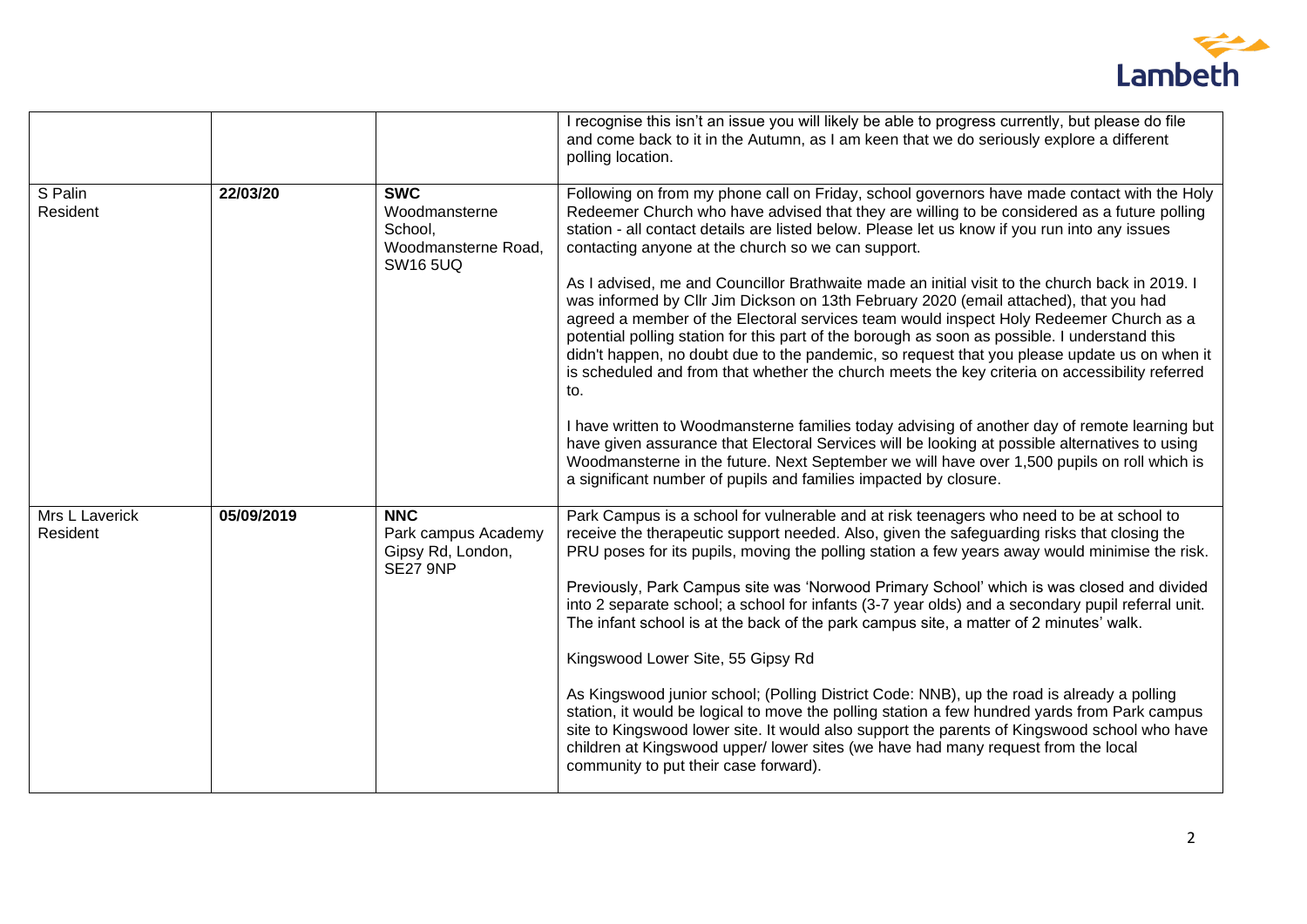

| <b>Name</b>               | <b>Date</b> | <b>Polling Place</b>                                                                                                                                    | <b>Representation</b>                                                                                                                                                                                                                                                                                                                                                                                                                                                                                                                                                                                                                                                                                                                                                                                                                                                                                                                                                                                                                                                                                                                                                                                                                                                                                                                                                                                                                                                                                                                                                                                                                                                                                                                                                                                            |
|---------------------------|-------------|---------------------------------------------------------------------------------------------------------------------------------------------------------|------------------------------------------------------------------------------------------------------------------------------------------------------------------------------------------------------------------------------------------------------------------------------------------------------------------------------------------------------------------------------------------------------------------------------------------------------------------------------------------------------------------------------------------------------------------------------------------------------------------------------------------------------------------------------------------------------------------------------------------------------------------------------------------------------------------------------------------------------------------------------------------------------------------------------------------------------------------------------------------------------------------------------------------------------------------------------------------------------------------------------------------------------------------------------------------------------------------------------------------------------------------------------------------------------------------------------------------------------------------------------------------------------------------------------------------------------------------------------------------------------------------------------------------------------------------------------------------------------------------------------------------------------------------------------------------------------------------------------------------------------------------------------------------------------------------|
| A C E Shaw<br>Resident    | 22/09/21    | <b>VHC</b><br><b>Macauley CE Primary</b><br>School, Victoria Rise,<br>London, SW4 0NJ                                                                   | In my opinion using schools is not acceptable use of resources. Triggering childcare issues<br>and stress for hundreds of parents in every school closed. This is not acceptable but lazy use<br>of available resources. Wandsworth has a policy of never closing schools as polling stations<br>and this should be enshrined in law for other boroughs.<br><b>Instead of Macaulay School</b><br>Other options include churches, there is a church at the far south end of Victoria rise which<br>could be used instead of Macaulay school (in the middle of Victoria rise). Or the omnibus<br>theatre on Clapham Common Northside. There is the Royal British legion on Victoria rise. Is<br>there a room in royal trinity hospice, on Clapham Common Northside round the corner from<br>Battersea rise that could be used? I'm sure they have function rooms. The Holy trinity church<br>could host a polling station too. There are many options. I am currently away so have no<br>access to a printer of laptop with which to complete your forms.<br>I sincerely hope Lambeth reforms its practice of using schools, it upsets parents and causes a<br>significant issue for our employers too, has anyone ever thought to find of the finically impact<br>on residents of this policy?<br>Update 22/09:<br>As I have voiced for many years I think it is absolutely outrageous that our children's school<br>Macaulay primary in Lambeth is closed as a polling station every time there is an election. The<br>repetitions including lost schooling and childcare, loss of income and stews caused for<br>parents, often at late notice or fate our shifts have been settled should not be underestimated.<br>I have campaigned tirelessly for you to find alternative arrangement. Please please do so. |
| Dr F Wedgwood<br>Resident | 22/09/21    | SQA (Old Ward:<br><b>Brixton Hill)</b><br>Sudbourne School,<br>Hayter<br>Road/Sudbourne Road,<br>SW <sub>2</sub> 5AP<br>New Ward: Brixton Acre<br>Lane. | I would like to congratulate the returning officer for coordinating the recent general election in<br>Lambeth. But I would also like to discuss the possibility of having a different polling station in<br>my ward.<br>In the last 2 years there have been 4 polling days (2 general elections and the mayoral<br>election and the EU referendum) and each has resulted in the closure of my children's primary<br>school, Sudbourne School. With the current uncertainty following the recent result, it is entirely<br>possible there may be yet another general election in the horizon as well as local elections.<br>As I'm sure you are aware this results in considerable disruption for parents who need to take<br>a day's leave to care for their children or pay for alternative child care. It is also disruptive for<br>the children's education, and is hypocritical given that children's parents may be fined for<br>unauthorised leave. Moreover it is inequitable as although several primary schools are                                                                                                                                                                                                                                                                                                                                                                                                                                                                                                                                                                                                                                                                                                                                                                                     |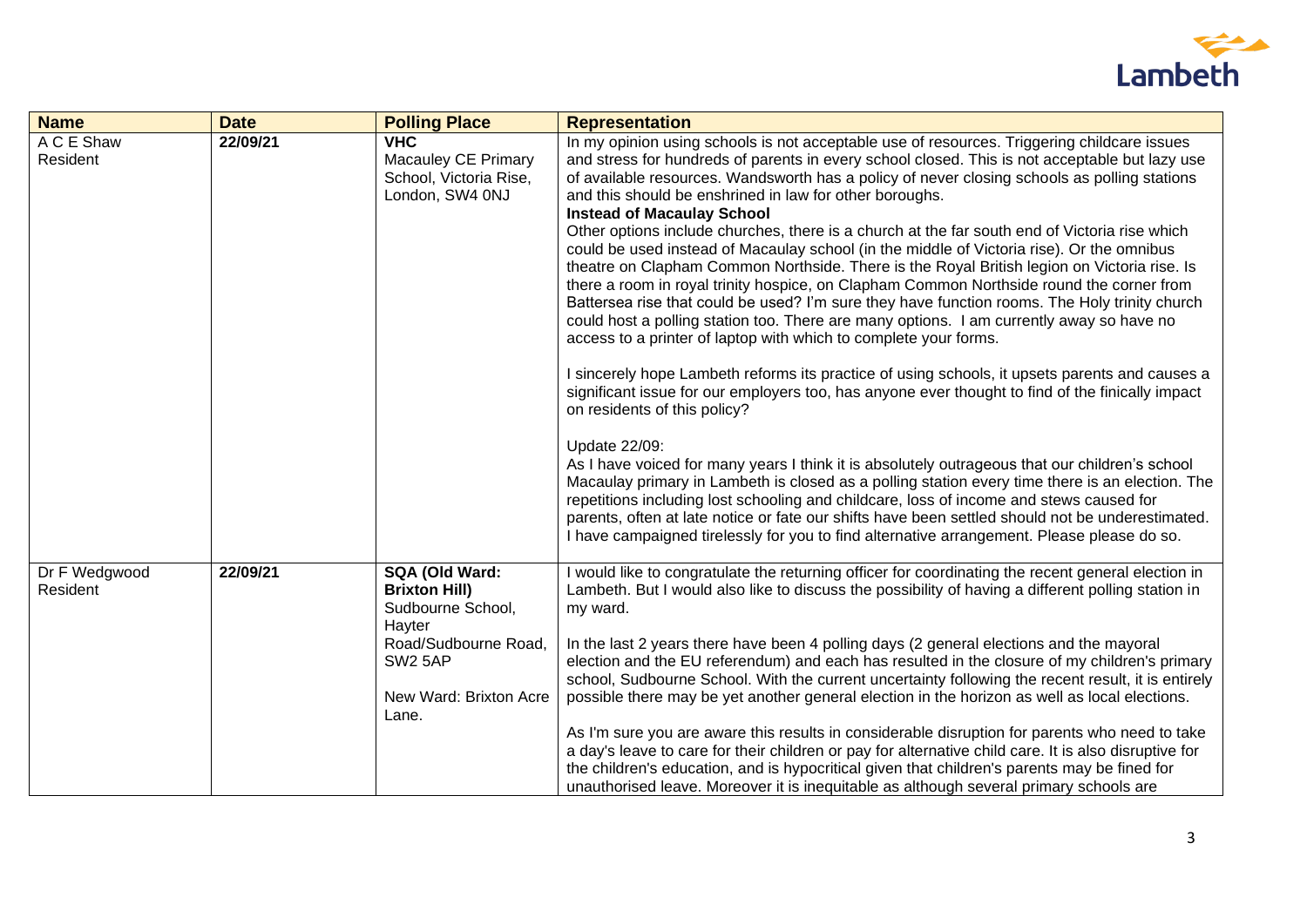

|                    |            |                                                                                | affected, by no means all are. For example, in my ward of Brixton Hill there is a second<br>primary school, Corpus Christi RC school, whose pupils have never been affected by polling<br>days.<br>Is it possible to consider moving polling stations to non education sites where possible? For<br>example in my ward could the polling station be moved to the church hall? Or if using an<br>education site is unavailable, tk chose a site where only a small portion of the school is<br>involved so that the school does not need to be closed. For example, could just the staff room<br>be used as a polling station? There is a separate entrance onto sudbourne road and it can be<br>kept separate from the rest of the school.                                                                                                                                                                                                                                                                                                                                                                                                                                                                                                                                                                                                                                                                                                                                              |
|--------------------|------------|--------------------------------------------------------------------------------|-----------------------------------------------------------------------------------------------------------------------------------------------------------------------------------------------------------------------------------------------------------------------------------------------------------------------------------------------------------------------------------------------------------------------------------------------------------------------------------------------------------------------------------------------------------------------------------------------------------------------------------------------------------------------------------------------------------------------------------------------------------------------------------------------------------------------------------------------------------------------------------------------------------------------------------------------------------------------------------------------------------------------------------------------------------------------------------------------------------------------------------------------------------------------------------------------------------------------------------------------------------------------------------------------------------------------------------------------------------------------------------------------------------------------------------------------------------------------------------------|
| S Khan<br>Resident | 22/09/2021 | <b>VHC</b><br>Macauley CE Primary<br>School, Victoria Rise,<br>London, SW4 0NJ | As a Lambeth resident and a parent with two children at Macaulay CE Primary School I wish<br>as part of your pre-consultation stakeholder engagement to raise my objection to use of the<br>school as a polling station. My reasons are as follows:<br>(1) It causes unnecessary disruption my children's education as the school gets closed often<br>and at short notice.<br>(2) Disruption to myself and husband as we need to find alternative childcare for our children<br>and / or take time off work (I'm a keyworker).<br>(3) Disruption to staff at the school - they (like families) have no say on use of their premises<br>for local Government business.<br>There are alternative venues available in the area - such as church halls and community<br>centres - that can adequately host polling stations with minimum disruption to the local<br>community. Please can you consider using these types of venues instead.<br>As part of your stakeholder engagement please can you provide feedback on whether you<br>instead to hold focus groups with local groups (such as parents with school age children) and<br>how you will weight individual responses versus responses from organisations. Do you intend<br>for example to hold focus groups with PTA representatives from each school in the area? How<br>long will the pre-consultation run and how long will the consultation itself run please plus how /<br>when will the responses to both be published? |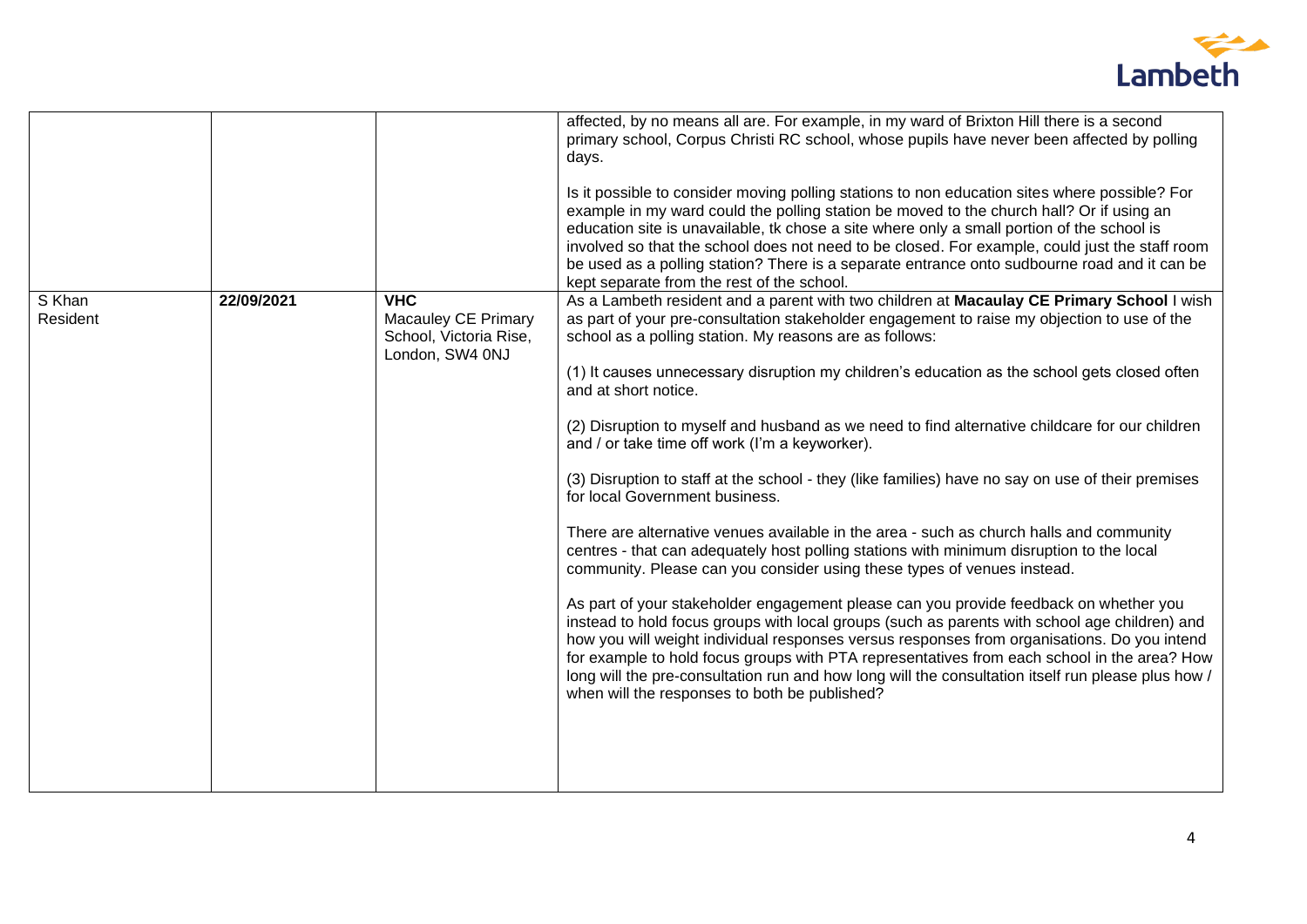

| <b>Name</b>         | <b>Date</b> | <b>Polling Place</b>                                                                  | <b>Representation</b>                                                                                                                                                                                                                                                                                                                                                                                                                                                                                                                                                                                                                                                                                                                                                                                                                                                                                                                                                                                                                                                                                                                                                                                                                                                                                                                             |
|---------------------|-------------|---------------------------------------------------------------------------------------|---------------------------------------------------------------------------------------------------------------------------------------------------------------------------------------------------------------------------------------------------------------------------------------------------------------------------------------------------------------------------------------------------------------------------------------------------------------------------------------------------------------------------------------------------------------------------------------------------------------------------------------------------------------------------------------------------------------------------------------------------------------------------------------------------------------------------------------------------------------------------------------------------------------------------------------------------------------------------------------------------------------------------------------------------------------------------------------------------------------------------------------------------------------------------------------------------------------------------------------------------------------------------------------------------------------------------------------------------|
| T Shaw<br>Resident  | 23/09/2021  | <b>VHC</b><br><b>Macauley CE Primary</b><br>School, Victoria Rise,<br>London, SW4 0NJ | I would like to object please in the strongest possible way to your ongoing use of Macaulay<br>CofE Primary school as a public polling station.<br>It is i think a disgrace that you are forcing this primary school to close for any and all public<br>polling days. How many days education has the school lost over the years because of this<br>policy? At least 3 a year I am guessing, for the 120plus children at the school, that is 360 days<br>of education lost a year every year that you keep this policy going. As I say, I think it is an<br>absolute disgrace.<br>Please change the venue so that local children are not losing out on their education.                                                                                                                                                                                                                                                                                                                                                                                                                                                                                                                                                                                                                                                                           |
| D Plant<br>Resident | 23/09/2021  | <b>VHC</b><br><b>Macauley CE Primary</b><br>School, Victoria Rise,<br>London, SW4 0NJ | I'm writing concerning your review that is coming up.<br>My children's school, Macaulay Church of England Primary School, is frequently used as a<br>polling station. I am writing to ask that it be removed from the list of venues.<br>Closing school for a whole day each time a vote is taken is very disruptive to both the<br>children's education as well as to working parents.  Working parents then have to arrange<br>and pay for childcare as their children are unable to go to school that day. The financial<br>burden of this disproportionately impacts young families who have no other option but to<br>arrange alternative childcare.<br>Perhaps you could move the poling station to a nearby secondary school where a much<br>greater proportion of the student population will not require childcare when a vote takes place.<br>Other options could include:<br>A marquee could be erected on the basketball courts on Clapham Common.<br>$\bullet$<br>Is there is a nearby community hall that could be used instead such as at Holy Trinity<br>$\bullet$<br>Clapham or the Methodist church on Clapham High Street<br>Omnibus Theatre in Clapham Old Town<br>$\bullet$<br>The leisure centre on Clapham Manor Road<br>$\bullet$<br>I would be grateful please if you could acknowledge my input into your consultation. |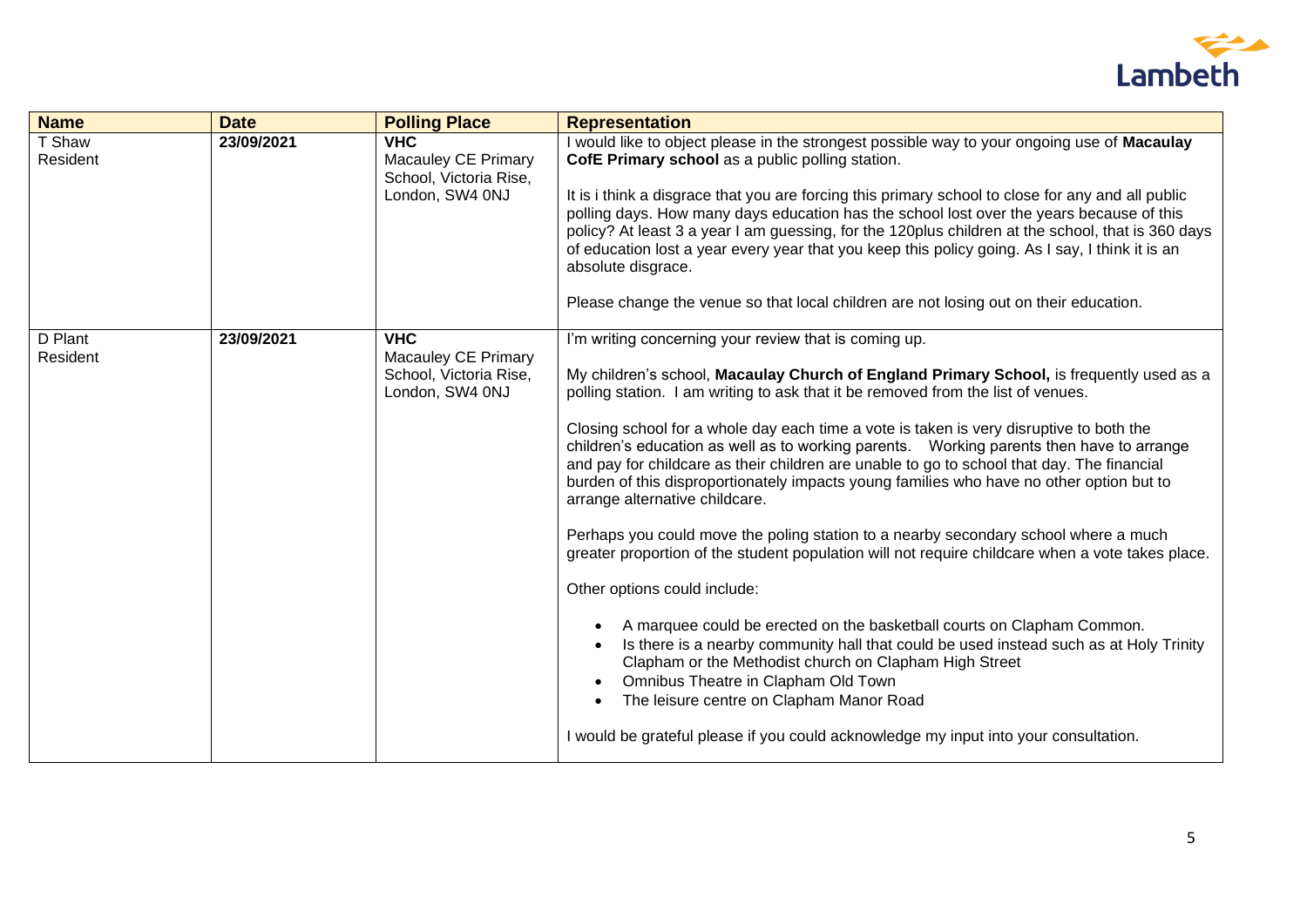

| P Barnes | 05/10/2021 | <b>VBE</b>                | Main feedback regarding Durning library which is a current station in Princes ward (to be                                                                                                                                                                                                                                                                                                                                                                                                                                                                                                                                                                                                                                                                                                                                                                                                                                                          |
|----------|------------|---------------------------|----------------------------------------------------------------------------------------------------------------------------------------------------------------------------------------------------------------------------------------------------------------------------------------------------------------------------------------------------------------------------------------------------------------------------------------------------------------------------------------------------------------------------------------------------------------------------------------------------------------------------------------------------------------------------------------------------------------------------------------------------------------------------------------------------------------------------------------------------------------------------------------------------------------------------------------------------|
| Resident |            | Durning Library           | Kennington ward). There are a few concerns around this polling station:                                                                                                                                                                                                                                                                                                                                                                                                                                                                                                                                                                                                                                                                                                                                                                                                                                                                            |
|          |            | 167 Kennington Lane       | Currently this station is available by bus or walking only and not very accessible by car.                                                                                                                                                                                                                                                                                                                                                                                                                                                                                                                                                                                                                                                                                                                                                                                                                                                         |
|          |            |                           |                                                                                                                                                                                                                                                                                                                                                                                                                                                                                                                                                                                                                                                                                                                                                                                                                                                                                                                                                    |
|          |            | London<br><b>SE11 4HF</b> | Disability access at this polling station is not very good as the front entrance does not have a<br>slope or lift so the only option is going around to the back of the building to use the disabled<br>access. This involves going on Kennington Lane and crossing through an estate which has<br>uneven concrete flooring making, as well as having to walk a considering distance around. It<br>is often not very clear as this path is also blocked off by a gate.<br>There was scheduled to have a lift built at the front of Durning library around 18 months ago<br>but due to the pandemic this has not happened.<br>Other polling stations have been suggested:<br>Henry Fawcett Primary school was suggested however this is being used as a polling station<br>already.<br>St Anselms Church Hall across the road from Durning Library but this venue is also being<br>used as a nursery currently so there may be availability issues. |
|          |            |                           | The Durning library is set in a good location central to voters and this should definitely be used<br>going forward, the only issue is that accessibility within the building which can hopefully be<br>addressed in a meeting with Susanna Barnes, head of libraries.                                                                                                                                                                                                                                                                                                                                                                                                                                                                                                                                                                                                                                                                             |
| A Masey  | 05/10/2021 | <b>NJB</b>                | Wants us to consider alternative venues in the Herne Hill, Brixton North and Brixton Windrush                                                                                                                                                                                                                                                                                                                                                                                                                                                                                                                                                                                                                                                                                                                                                                                                                                                      |
| Resident |            | Loughborough Primary      | area.                                                                                                                                                                                                                                                                                                                                                                                                                                                                                                                                                                                                                                                                                                                                                                                                                                                                                                                                              |
|          |            | School, Minet Road,       | Advocating for using Grove adventure Playground, 18 Gordon Grove as a polling station,                                                                                                                                                                                                                                                                                                                                                                                                                                                                                                                                                                                                                                                                                                                                                                                                                                                             |
|          |            | SW9 7UA                   | which is located centrally and close to Loughborough school.                                                                                                                                                                                                                                                                                                                                                                                                                                                                                                                                                                                                                                                                                                                                                                                                                                                                                       |
|          |            |                           | Other suggested building is <b>The Henry Caddick Centre</b> on 63 Lilford Road, SE5 9HN.<br>Moorlands Community Centre, 50A Corry Crive. Which is situated near Hill Mead Primary<br>School in Brixton Windrush.                                                                                                                                                                                                                                                                                                                                                                                                                                                                                                                                                                                                                                                                                                                                   |
|          |            |                           | Longfield Hall on Knatchbull road was suggested however this venue is steps only.                                                                                                                                                                                                                                                                                                                                                                                                                                                                                                                                                                                                                                                                                                                                                                                                                                                                  |
|          |            |                           |                                                                                                                                                                                                                                                                                                                                                                                                                                                                                                                                                                                                                                                                                                                                                                                                                                                                                                                                                    |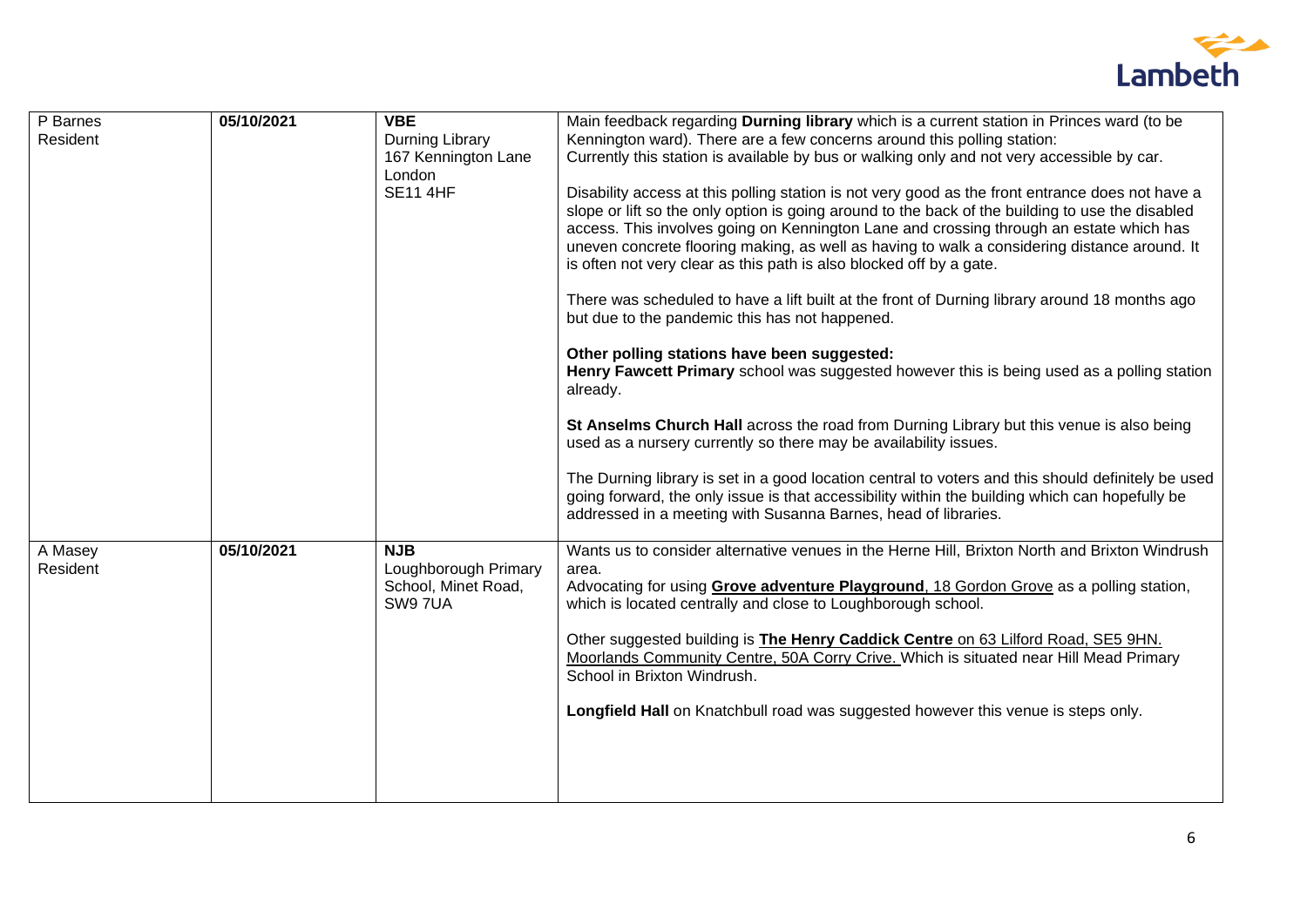

| <b>Name</b>          | <b>Date</b> | <b>Polling Place</b>                                                              | <b>Representation</b>                                                                                                                                                                                                                                                                                                                                                                                                                                                                                                                                                                                                                                                                                                                                                                                                                                                                                                                                                                                                                                                                                                                                                                                                                                                                                                                                                                                                                                                                                                                                                                                                                                                                                                                                                                                                                                                                                                                                                                                                                                                                                                                                                                                                                                                                                                                                                                          |
|----------------------|-------------|-----------------------------------------------------------------------------------|------------------------------------------------------------------------------------------------------------------------------------------------------------------------------------------------------------------------------------------------------------------------------------------------------------------------------------------------------------------------------------------------------------------------------------------------------------------------------------------------------------------------------------------------------------------------------------------------------------------------------------------------------------------------------------------------------------------------------------------------------------------------------------------------------------------------------------------------------------------------------------------------------------------------------------------------------------------------------------------------------------------------------------------------------------------------------------------------------------------------------------------------------------------------------------------------------------------------------------------------------------------------------------------------------------------------------------------------------------------------------------------------------------------------------------------------------------------------------------------------------------------------------------------------------------------------------------------------------------------------------------------------------------------------------------------------------------------------------------------------------------------------------------------------------------------------------------------------------------------------------------------------------------------------------------------------------------------------------------------------------------------------------------------------------------------------------------------------------------------------------------------------------------------------------------------------------------------------------------------------------------------------------------------------------------------------------------------------------------------------------------------------|
| P Barnes<br>Resident | 05/10/2021  | <b>VBE</b><br>Durning Library<br>167 Kennington Lane<br>London<br><b>SE11 4HF</b> | Dear Susanna,<br>This morning I went to a drop-in session with Electoral Services Officers who are doing the<br>preliminaries about a formal consultation on the review of our ward boundaries and the<br>location of polling stations. I went partly from curiosity but also because for our residents the<br>Durning is a very good location for those (many fewer than there used to be) who want to vote<br>in person, despite the currently totally inadequate disabled access. It was a good meeting and<br>I was quite upfront about my personal agenda in relation to the disabled access.<br>My personal message was that the Durning is well placed for our local residents as well<br>as those in Cleaver Square and the other residents in the properties further north along<br>Kennington Lane and Kennington Park Road. We agreed that there is probably no other<br>suitably located council-owned property in the area.<br>I also explained about the very long delays in getting the platform lift installed at the front<br>entrance to the Durning and how far a wheelchair user has to go to get to the current entrance<br>for disabled people at the back of the building. One of the Officers was concerned by what I<br>told him because provision of adequate disabled access is one of the criteria polling stations<br>are required to meet. He said he would have to look into it ahead of the formal public<br>consultations which are due to start very soon.<br>The position as I understand it is that the next elections are the London borough council ones<br>on 5 May 2022. In my view, that ought to be seen as a formal deadline by which time the<br>platform lift must be installed and fully operational. If it is not, then the Durning probably<br>should not be used as a polling station. For all sorts of reasons, not least our residents'<br>convenience and the lack of a suitable alternative in our area, that would be a very great pity.<br>We were told at one point that installing the platform lift will take around four months and with<br>winter approaching, covid- and Brexit-related delays still happening and Christmas gaps in the<br>building trade, that does not leave a lot of time. I hope this deadline means that some<br>progress can be made. It would be so nice to be able to write to you about something else! |
|                      |             |                                                                                   | I am copying this to Councillor Davies, the officers. I am also blind-copying it to the committee<br>members of the Durning Friends and the Heart of Kennington Residents' Association so that<br>they know what I have been doing on their behalf without my scattering their email addresses<br>too liberally.                                                                                                                                                                                                                                                                                                                                                                                                                                                                                                                                                                                                                                                                                                                                                                                                                                                                                                                                                                                                                                                                                                                                                                                                                                                                                                                                                                                                                                                                                                                                                                                                                                                                                                                                                                                                                                                                                                                                                                                                                                                                               |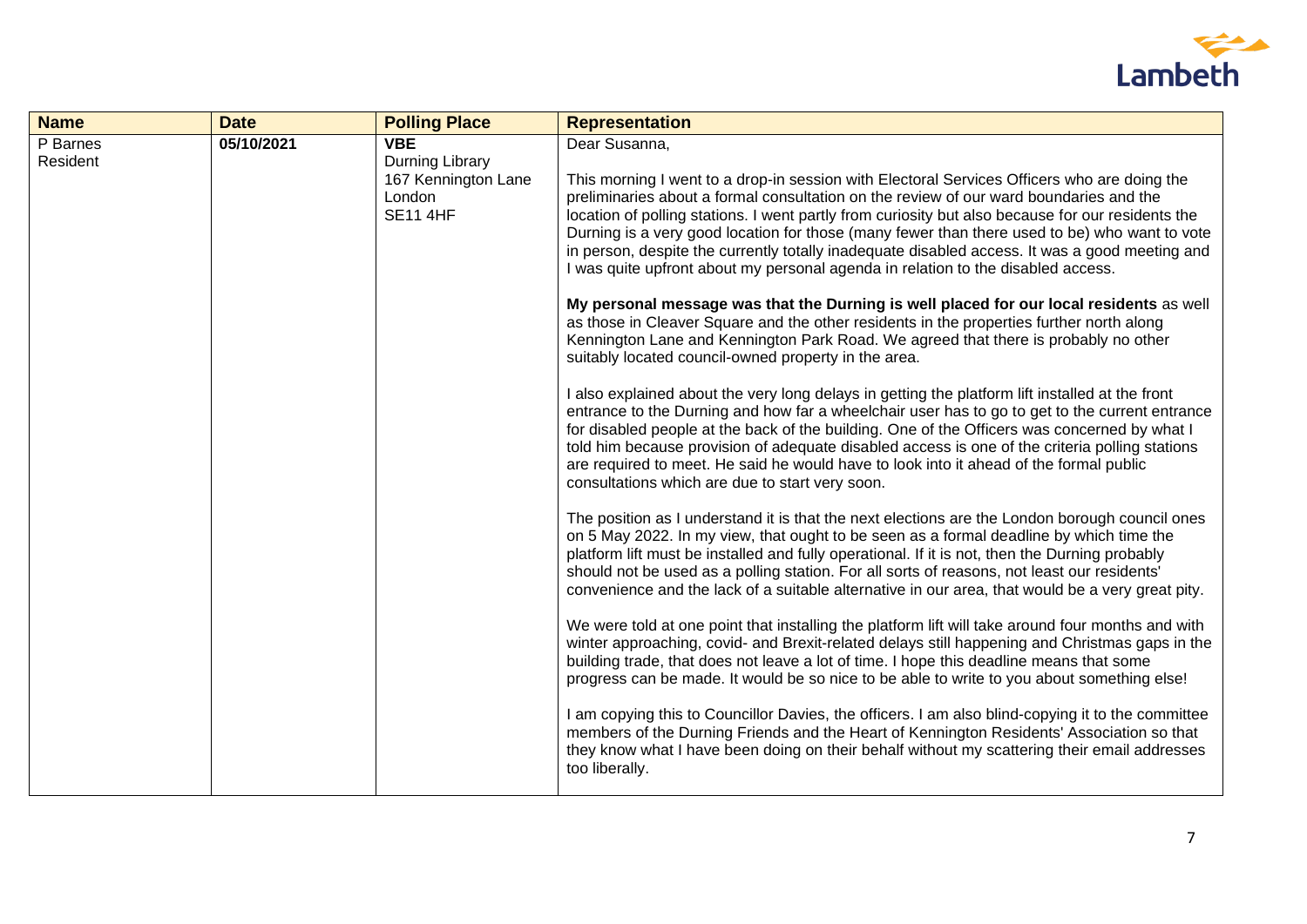

|                            |            |                                                                                          | Best wishes,<br>P Barnes                                                                                                                                                                                                                                                                                                                                                                                                                                                                                                                                                                                                                                                                                                                                                                                                          |
|----------------------------|------------|------------------------------------------------------------------------------------------|-----------------------------------------------------------------------------------------------------------------------------------------------------------------------------------------------------------------------------------------------------------------------------------------------------------------------------------------------------------------------------------------------------------------------------------------------------------------------------------------------------------------------------------------------------------------------------------------------------------------------------------------------------------------------------------------------------------------------------------------------------------------------------------------------------------------------------------|
| L Irving<br>Resident       | 06/10/21   | <b>NNA</b><br><b>Elmwood Primary</b><br>School<br>Carnac St, Norwood,<br>London SE27 9RR | I saw you are reviewing polling stations. Please take this opportunity to move the polling<br>station out of Elmwood primary school. Over the past 7 years the school has been closed at<br>least once and up to 3 days per year. This adds up to a great deal of missed schooling.<br>Instead, why not use Clive Road community centre which is right next to the school and empty<br>most of the time?                                                                                                                                                                                                                                                                                                                                                                                                                          |
| <b>B</b> Payne<br>Resident | 06/10/2021 | N/A                                                                                      | Don't forget to use churches.                                                                                                                                                                                                                                                                                                                                                                                                                                                                                                                                                                                                                                                                                                                                                                                                     |
| C Dilliway<br>Resident     | 07/10/2021 | <b>NNA</b><br><b>Elmwood Primary</b><br>School<br>Carnac St, Norwood,<br>London SE27 9RR | Good morning,<br>Further to your consultation named above, I would like to register my feedback.<br>My two children attend Elm Wood Primary school which is currently used as a polling station.<br>Myself and my husband both work and so additional days with the children at home and no<br>childcare options (clubs etc.) or local family makes it difficult for us to work and get out to vote<br>ourselves. Additionally, given the disruption to children's education since March 2020, it would<br>certainly be preferable to minimise school closures.<br>In terms of local alternatives, there is a community centre as part of the Emmanuel Church on<br>Clive Road which is around 100m from Elm Wood school which would be suitable, low cost<br>and would not cause disruption to hundreds of parents and children. |
| S Couch<br>Resident        | 07/10/2021 | <b>NNA</b><br><b>Elmwood Primary</b><br>School<br>Carnac St, Norwood,<br>London SE27 9RR | I strongly object to Elmwood Primary school being used as a polling station resulting in the<br>closure of the school. I am a parent of two children which attend this school.<br>Children have missed enough school due to the pandemic. It is also very unfair on working<br>parents.<br>Emanuel Community hall situated a 30 second walk from the school situated on Clive Road<br>would be a great alternative.                                                                                                                                                                                                                                                                                                                                                                                                               |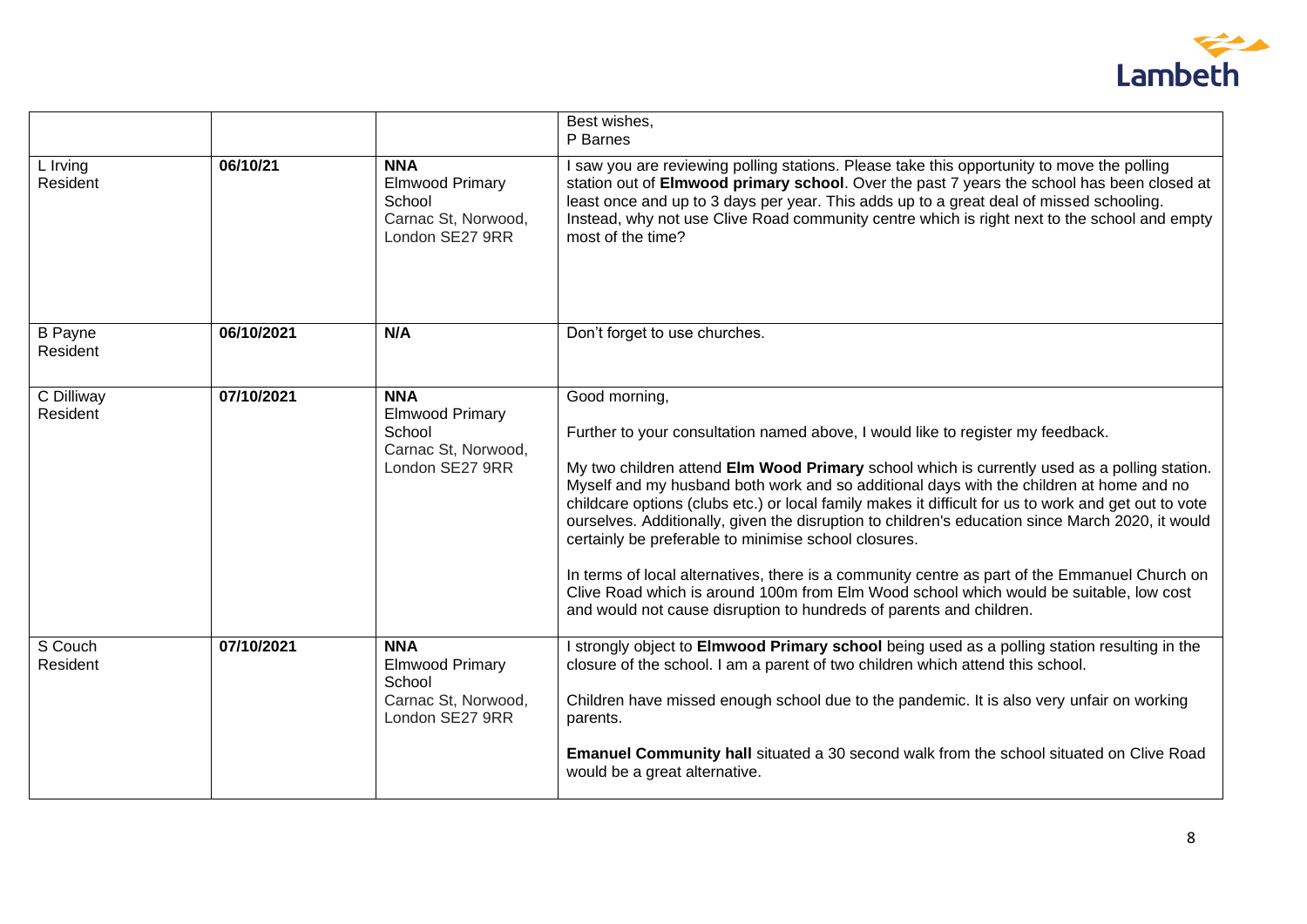

| <b>Name</b>            | <b>Date</b> | <b>Polling Place</b>                                                                     | <b>Representation</b>                                                                                                                                                                                                                                                                                                                                                                                                                                                                                                                                                                                         |
|------------------------|-------------|------------------------------------------------------------------------------------------|---------------------------------------------------------------------------------------------------------------------------------------------------------------------------------------------------------------------------------------------------------------------------------------------------------------------------------------------------------------------------------------------------------------------------------------------------------------------------------------------------------------------------------------------------------------------------------------------------------------|
| A Crosby<br>Resident   | 07/10/2021  | <b>NNA</b><br><b>Elmwood Primary</b><br>School<br>Carnac St, Norwood,<br>London SE27 9RR | Hello,<br>Following your consultation period and asking for input for other polling stations, please can I<br>suggest the Emmanuel Centre on Clive Road instead of Elm Wood Primary School.<br>The Emmanuel Centre is super close to Elm Wood and would save unnecessary school<br>closures for polling days. Due to Covid, Lambeth pupils have already missed HUGE amounts<br>of schooling and to close for additional days when an alternative venue is so close by seems<br>foolish.<br>If you require anything else please do let me know,<br>I hope you can see sense with this,<br>Regards,<br>A Crosby |
| A Jackson<br>Resident  | 07/10/2021  | N/A                                                                                      | Please don't close schools for polling, we've missed so much already. Why not use Clive Hall<br>community space instead? Or the staff teaching space at Kingswood? Just please don't close<br>the schools anymore!<br>Thanks<br>A Jackson                                                                                                                                                                                                                                                                                                                                                                     |
| A Shindler<br>Resident | 07/10/2021  | <b>NNA</b><br><b>Elmwood Primary</b><br>School<br>Carnac St, Norwood,<br>London SE27 9RR | As a parent of a child at the above, I would really appreciate it if you could rethink using the<br>school as a polling station. It is incredibly disruptive to close the whole school down every<br>time a vote is held. And in the current climate, every school day is precious.<br>If I have not sent this to the correct place, would you please be so kind as to forward it on.<br>Many thanks                                                                                                                                                                                                          |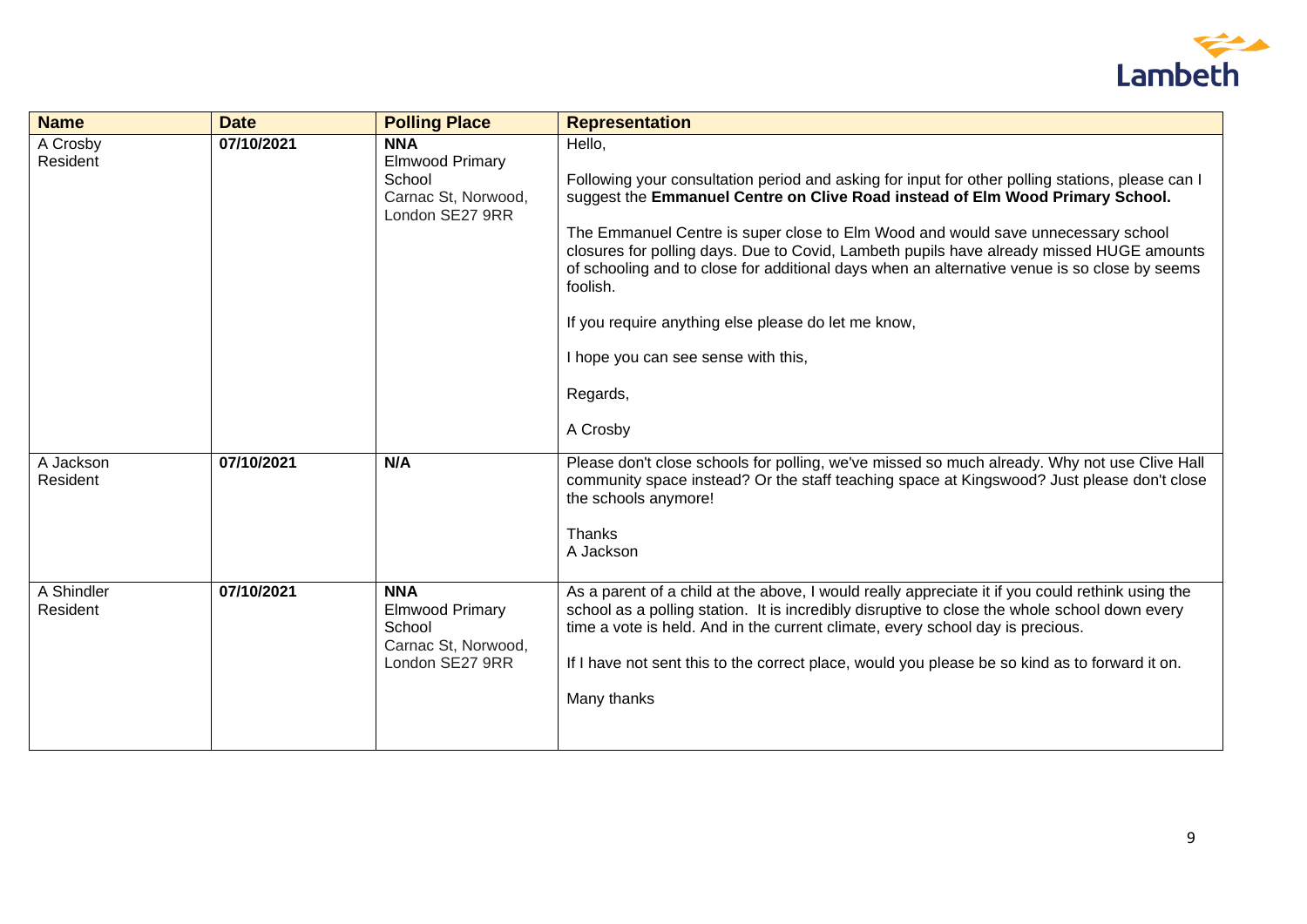

| 07/10/2021 | <b>NNA</b><br><b>Elmwood Primary</b>                                                     | Hi there,                                                                                                                                                                                                                                                                                                                                                                                                                                                                                                                                                                                                                        |
|------------|------------------------------------------------------------------------------------------|----------------------------------------------------------------------------------------------------------------------------------------------------------------------------------------------------------------------------------------------------------------------------------------------------------------------------------------------------------------------------------------------------------------------------------------------------------------------------------------------------------------------------------------------------------------------------------------------------------------------------------|
|            | School<br>Carnac St, Norwood,                                                            | We understand that Elm Wood School (Gipsy Hill Federation School) is currently being used<br>as a polling station which can mean school closures.                                                                                                                                                                                                                                                                                                                                                                                                                                                                                |
|            |                                                                                          | We ask that Lambeth considers alternative locations such as the Clive Road Community<br>Centre in order to prevent any impact on children's education.                                                                                                                                                                                                                                                                                                                                                                                                                                                                           |
|            |                                                                                          | Many thanks for your consideration.                                                                                                                                                                                                                                                                                                                                                                                                                                                                                                                                                                                              |
| 07/10/2021 | <b>NNA</b><br><b>Elmwood Primary</b><br>School<br>Carnac St, Norwood,<br>London SE27 9RR | I would like you to consider moving the Elmwood polling station to an alternative location.<br>There is a Church Hall within 100m.<br>School children and their parents have been especially impacted by Covid and every day lost<br>from education is significant. There may be multiple elections a year, causing the school to be<br>closed and necessitating additional childcare costs or disruptions to parental employment.<br>Wherever possible alternative polling station locations should be considered.<br>Yours faithfully<br>M Robertson                                                                           |
| 08/10/2021 | <b>NNA</b><br><b>Elmwood Primary</b><br>School<br>Carnac St, Norwood,<br>London SE27 9RR | Good afternoon,<br>I am responding with regards to your consultation on alternate venues for polling stations. I<br>would like to make it known that I feel hosting a polling station at the school needs to change.<br>Given the disruption to children's education it should be imperative to find alternative locations<br>in the area so that their education is not further disrupted potentially multiple times in a year.<br>For example, the church hall at the end of Carnac Street would be a much better alternative<br>and could be a suitable site for the local polling station instead<br>Thanks,<br>C Sobczynski |
|            |                                                                                          | London SE27 9RR                                                                                                                                                                                                                                                                                                                                                                                                                                                                                                                                                                                                                  |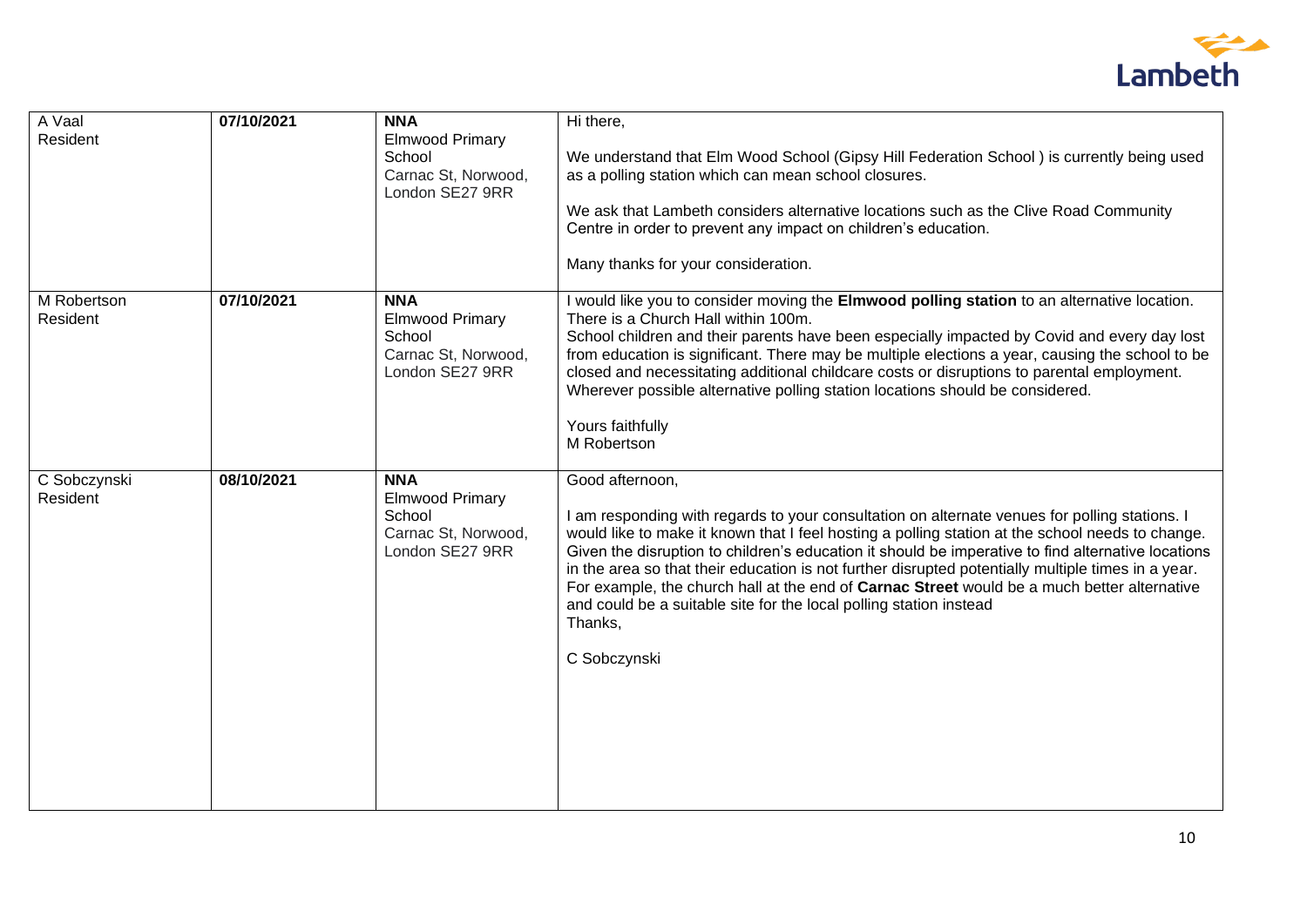

| <b>Name</b>                                               | <b>Date</b> | <b>Polling Place</b>        | <b>Representation</b>                                                                                                                                                                                                                                                                                                                                                                                                                                                                                                                                                                                                                                                                                                                                                                                                                                                                                                                                                                                                      |
|-----------------------------------------------------------|-------------|-----------------------------|----------------------------------------------------------------------------------------------------------------------------------------------------------------------------------------------------------------------------------------------------------------------------------------------------------------------------------------------------------------------------------------------------------------------------------------------------------------------------------------------------------------------------------------------------------------------------------------------------------------------------------------------------------------------------------------------------------------------------------------------------------------------------------------------------------------------------------------------------------------------------------------------------------------------------------------------------------------------------------------------------------------------------|
| <b>Cllr Malcolm Clark</b><br><b>Cllr Marianna Masters</b> | 30/09/2021  | <b>Streatham Wells Ward</b> | Notes from pre-consultation drop-in session:<br>Does it need to be exactly within the boundary? Cllr Clark has asked if stations can be<br>on the edge of the ward / if the boundary can be adjusted.<br>Hitherfield Childrens Centre requires voters from Mountearl Gardens to take a long<br>way around as there is no through path.<br>Julians primary school is situated in a small polling district and is not used by many<br>voters can this be changed?<br>Suggested venues:<br>Dunraven Primary School<br>Woodlawne community centre. Very accessible used by older people and has a car<br>park. Easily accessible from the public road.<br>Livity School - However confirmed this would not be able to be used due to special<br>needs children.<br>Uplands Care Home - Due to covid this wouldn't be possible.<br>$\bullet$<br>Streatham youth and community trust building on wellfield road.<br>$\bullet$<br>Coventry Hall in Streatham, Polworth Road.<br>Resisdents hall on Etherstone road/Fawcett close. |
| <b>Cllr Jackie Meldrum</b><br><b>Cllr Jane Pickard</b>    | 07/10/2021  | Knight's Hill Ward          | As there are lots of residential properties within Knight's Hill there aren't many changes we<br>can make. Julians primary would be a good venue but it is already one we are currently<br>using.<br>Suggested venues for polling stations include:<br>Brethren Meeting Room (Church Hall)<br>Fern Lodge Estate TRA<br>Park Campus Academy (Current polling station)<br>St Matthews Church nearby to St Lukes church is a good location with lot of parking<br>space.                                                                                                                                                                                                                                                                                                                                                                                                                                                                                                                                                      |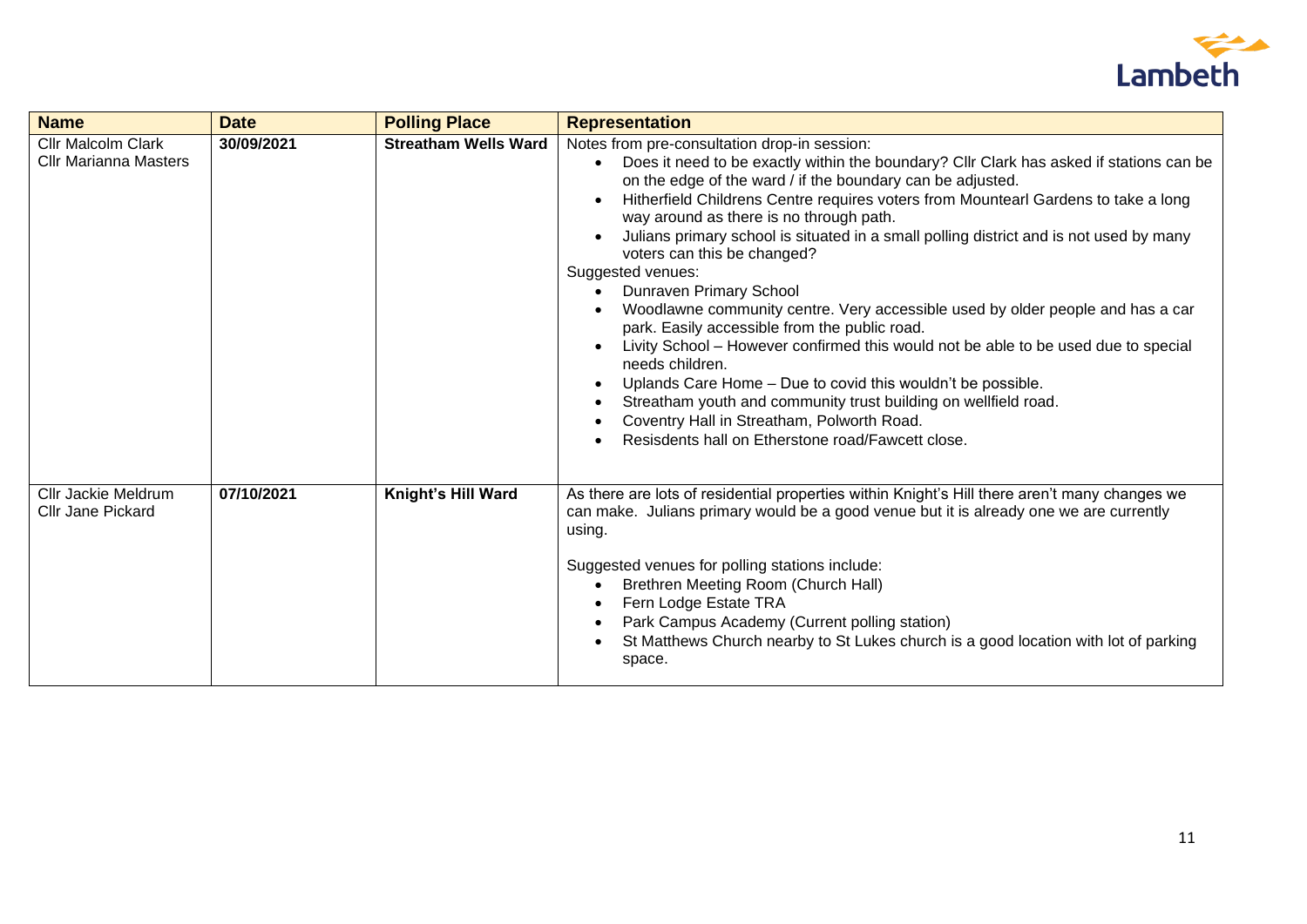

| <b>Cllr Pete Elliott</b> | 14/10/2021 | <b>Gipsy Hill Ward</b>                                                   | CIIr Elliott highlighted that Paxton Primary School is on the edge of the existing NNE polling<br>district and therefore not ideal for voters living on Central Hill Estate.<br>Feels the polling stations for current NNB and NND polling districts are<br>appropriate (Kingswood Primary Upper School and Berridge Road Estate Community<br>Resource Ctr).<br>NNC Kingswood Primary Lower School may now be in the neighbouring ward - will need to<br>double check.<br>Existing NNE polling district is largest in ward by electorate size. Cllr Elliott suggested may<br>need to split existing area into two polling districts with different polling stations.<br>Suggestions given for new polling stations are:<br>Day Centre on Central Hill Estate. This was previously the community centre and now used<br>for Alzheimer's sufferers during the day. Cllr Elliott thinks could be closed for a day when<br>elections take place.<br>Old housing office on Central Hill estate, currently in use by Rathbone Society. It is next door<br>to day centre.<br>Christchurch Gipsy Hill may also be an option. |
|--------------------------|------------|--------------------------------------------------------------------------|----------------------------------------------------------------------------------------------------------------------------------------------------------------------------------------------------------------------------------------------------------------------------------------------------------------------------------------------------------------------------------------------------------------------------------------------------------------------------------------------------------------------------------------------------------------------------------------------------------------------------------------------------------------------------------------------------------------------------------------------------------------------------------------------------------------------------------------------------------------------------------------------------------------------------------------------------------------------------------------------------------------------------------------------------------------------------------------------------------------------|
| The Norwood Forum        | 15/10/2021 | <b>Gipsy Hill Ward</b><br>Knight's Hill Ward<br><b>Thurlow Park Ward</b> | This pre-consultation, and the publicity given to it, is welcomed and could usefully have been<br>expanded by direct communication with all members of the Lambeth Forum Network. This<br>pre-consultation stage was not part of the 2019 review.<br>It is expected that the forthcoming statutory review will set out Lambeth Council's aspirations<br>for this review, and a list of requirements for venues. Perhaps publishing this information now<br>would have helped in attracting nominations for new polling stations. Also, it is not clear to<br>what degree consideration is being given to practical measures already taken or planned by<br>other authorities.<br>We suggest that fundamentally a decision is taken on whether or not, as a general rule,<br>school premises will be used on polling day. There are arguments against the use of school<br>premises because of the disruption caused to the education of the school's pupils, and their<br>parents, with the closure of the school for polling day. We have received representations<br>against the use of school premises.           |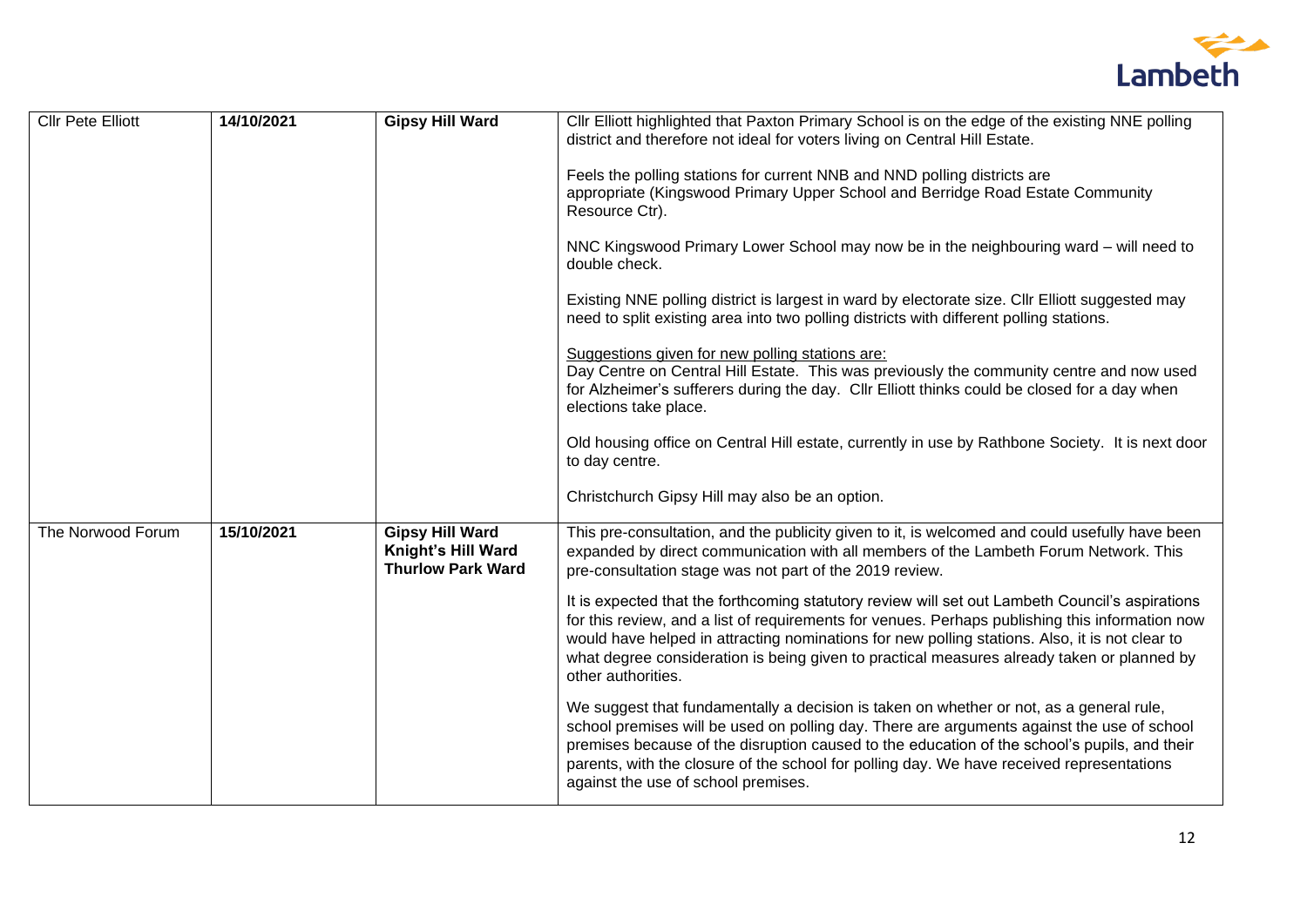

|  | With the ongoing Covid-19 pandemic, the impact may be greater given the degree of<br>disruption that has already occurred. This disruption may be more severe for secondary<br>school pupils than primary. What steps are routinely taken by Lambeth Education to mitigate<br>the impact of the one day closure? What are the views of Lambeth Education on the<br>continued use of school premises on polling day?<br>On the other hand, using school premises for polling could be the fulcrum for promotion of the |
|--|-----------------------------------------------------------------------------------------------------------------------------------------------------------------------------------------------------------------------------------------------------------------------------------------------------------------------------------------------------------------------------------------------------------------------------------------------------------------------------------------------------------------------|
|  | importance of democracy (see also our final point below).                                                                                                                                                                                                                                                                                                                                                                                                                                                             |
|  | If it is decided schools will be used, we would still favour the use of other premises in the<br>community where suitable premises are available. Community organisations are likely to<br>welcome the increased use of and publication about their building, and the additional income -<br>especially given enforced closure earlier in the pandemic. This would also apply to pubs, a<br>sector that perhaps has suffered the worst from the pandemic. Are pubs specifically excluded<br>from consideration?       |
|  | Norwood Forum recommends the following criteria should be applied in establishing both<br>redrawn polling districts and the location of polling stations within those new districts:                                                                                                                                                                                                                                                                                                                                  |
|  | Every polling station should be within a 10 minute walk for all its electors. This may<br>$\bullet$<br>increase the number of polling stations.<br>Polling stations should be on, or in the immediate vicinity of, public transport stations<br>and bus routes.<br>Polling stations should have cycle racks.<br>Polling stations should be in prominent positions wherever possible in order to<br>increase elector awareness of the Poll.                                                                            |
|  | It is stated that a review of the suitability and continued availability of premises<br>currently used is being undertaken. We recommend this is completed before the<br>statutory review commences. If there has not been a recent inspection, the review<br>should be followed up with an inspection of the premises to ensure each meet the<br>necessary criteria. Also the opportunity should be taken to establish if any<br>improvements to the premises are planned.                                           |
|  | The stated plan to identify premises not previously used should include a review of<br>any reasons why known other premises are not currently used.<br>The use of temporary portacabins etc to be installed in areas without suitable<br>premises.                                                                                                                                                                                                                                                                    |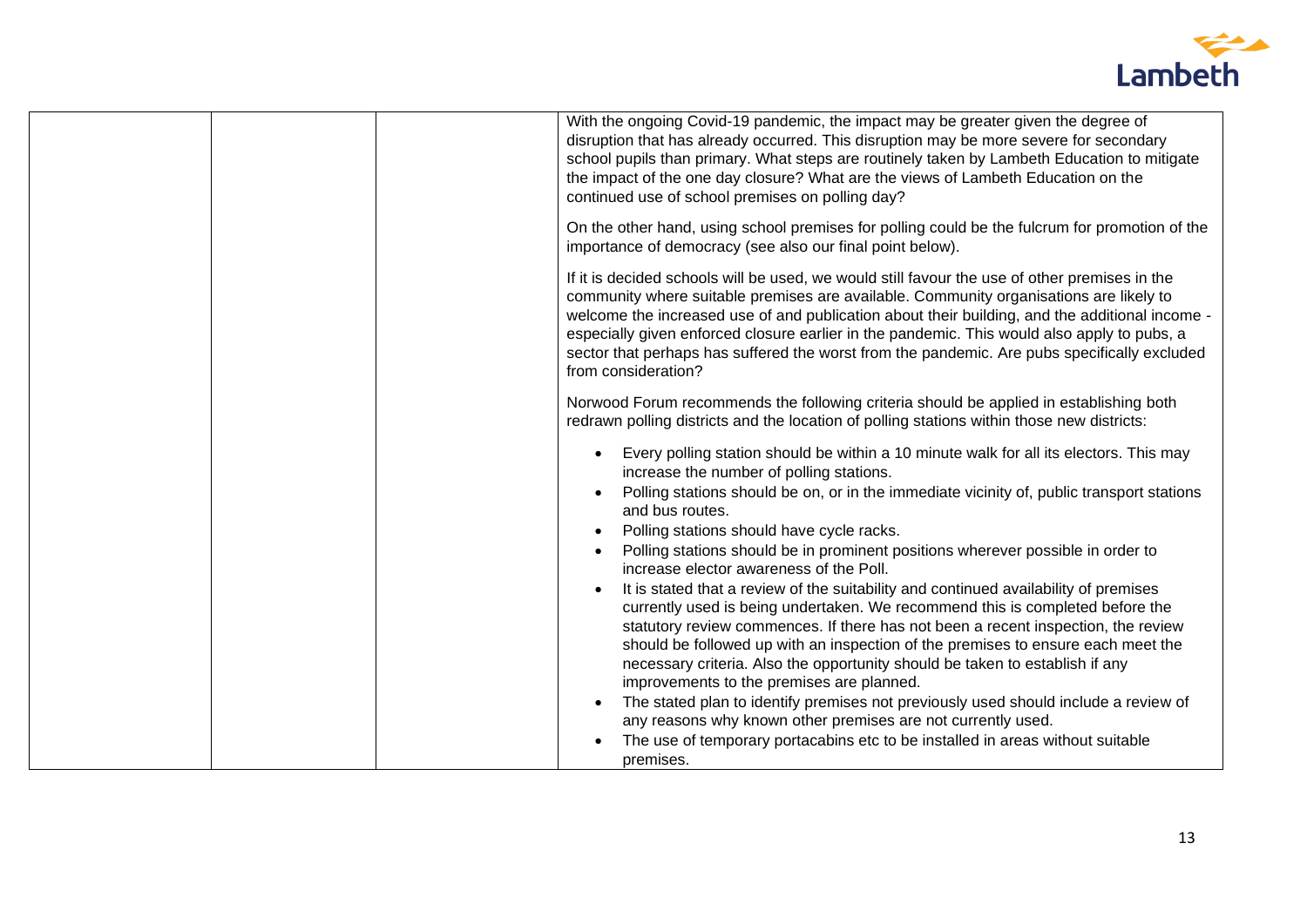

| The drawing of new Polling Districts in the light of the above finalised list of polling<br>stations. |
|-------------------------------------------------------------------------------------------------------|
| Locally, in the current Gipsy Hill, Knights Hill and Thurlow Park wards, we suggest the               |
| following new venues are considered (which will need to be surveyed to see if they meet your          |
| criteria). You will see that many could supplement existing polling stations, or replace schools:     |
|                                                                                                       |
| Rosendale Community Centre, 135 or 147 Peabody Cottages, SE24 9DR (the<br>$\bullet$<br>Peabody Group) |
| Rosendale Allotments Community Building, Rosendale Allotments Association, 227                        |
| Rosendale Road, SE21 8LR                                                                              |
| All Saints Church West Dulwich, Lovelace Road, SE21 8JY                                               |
| Peabody Community Hall, Peabody Hill, Norwood, London SE21 8LA (the Peabody<br>Group)                 |
| Aspire Health & Wellbeing Centre, 1 Park Hall Road, SE21 8EH                                          |
| West Norwood Library & Picturehouse, 1-5 Norwood High Street, SE27 9JX (the                           |
| Community Room)                                                                                       |
| The Old Library, 14-16 Knights Hill, SE27 0HY<br>$\bullet$                                            |
| West Norwood Health & Leisure Centre, 25 Devane Way, SE27 0DF                                         |
| The Portico Gallery, 23a Knights Hill, SE27 0HS                                                       |
| The South London Theatre, The Old Fire Station, 2A Norwood High Street, SE27 9NS                      |
| West Norwood Mosque, 58-60 Norwood High Street, SE27 9NR                                              |
| Macintosh Court, 269 Leigham Court Road SW16 2SB                                                      |
| Cheviot Gardens, Cheviot Road, SE27 0LN (community room)<br>$\bullet$                                 |
| Chapel House Day Nursery, 48 Chapel Road, Norwood, London SE27 0UR<br>$\bullet$                       |
| Worldwide Mission Fellowship church, 61-65 Elder Road SE27 9NB                                        |
|                                                                                                       |
| Upper Norwood Library Hub, 39 Westow Hill, SE19 1TQ                                                   |
| And the following additional schools, if schools are to be used:                                      |
| Oakfield Preparatory School, 125-128 Thurlow Park Road, SE21 8HP<br>$\bullet$                         |
| Rosemead Preparatory School, 70 Thurlow Park Road, SE21 8HZ                                           |
| Elmgreen School, Elmcourt Road, SE27 9BZ                                                              |
| St. Julians School, Wolfington Road, SE27 OJF                                                         |
| Bishop Thomas Grant School, Belltrees Grove, SW16 2HY                                                 |
| The Norwood School, Crown Dale, SE19 3NY                                                              |
|                                                                                                       |